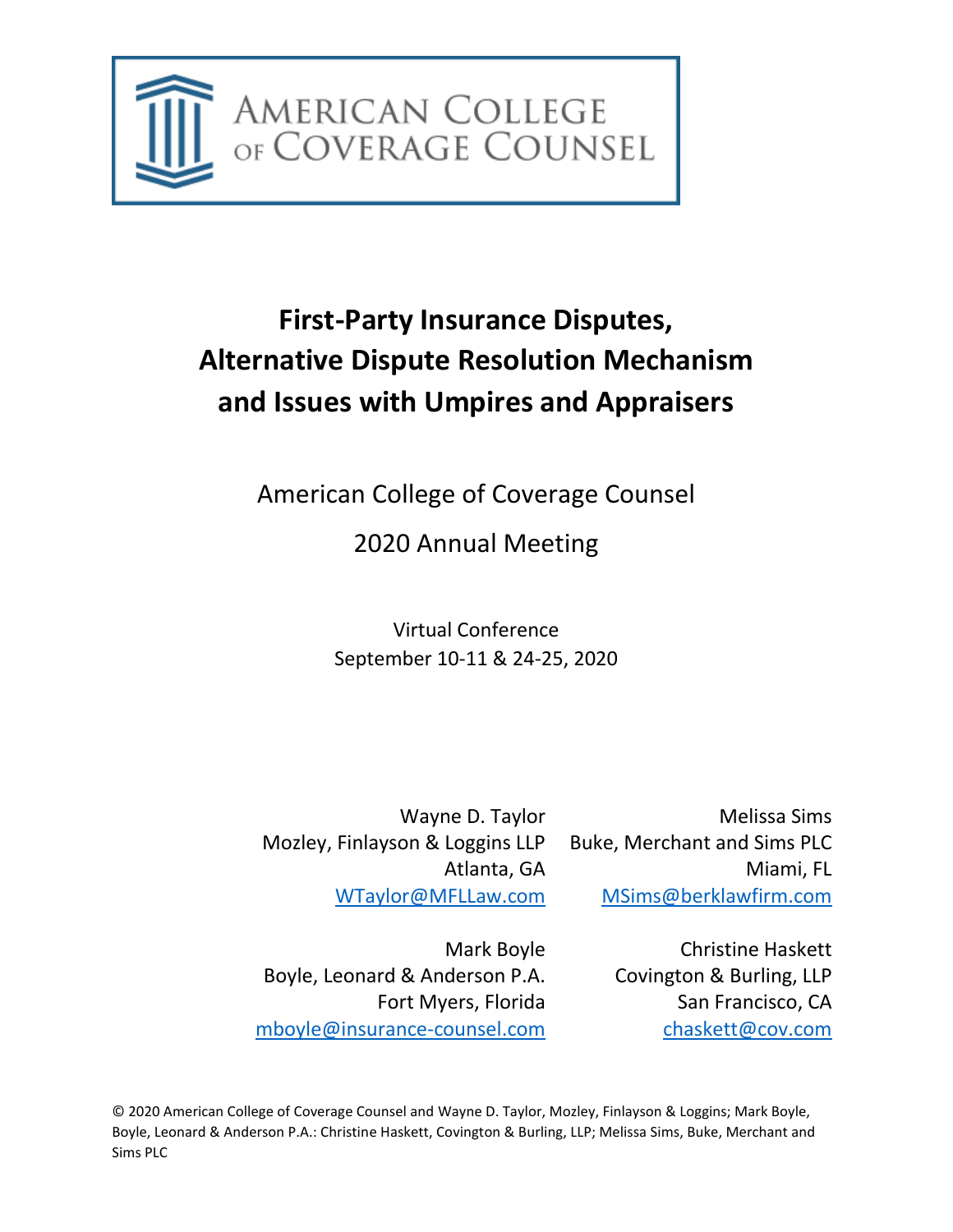# **IMPARTIALITY IN THE APPRAISAL PROCESS**

# **I. OVERVIEW OF APPRAISAL**

Appraisal under a first-party property insurance policy is meant to be an efficient and cost-effective manner in which to resolve disagreements over the amount of a loss. Appraisal provisions are almost uniformly included in property insurance policy forms. A bona fide disagreement over the amount of the loss is required in order for one of the parties to the policy to demand appraisal. Once invoked by one of the parties, appraisal is mandatory in most jurisdictions. Although the language can vary, the typical appraisal clause reads as follows:

#### Appraisal

If we and you disagree on the value of the property or the amount of the "loss," either may make written demand for an appraisal of the "loss." In this event, each party will select a competent and impartial appraiser. You and we must notify the other of the appraiser selected within twenty days of the written demand for appraisal. The two appraisers will select an umpire. If the appraisers do not agree on the selection of an umpire within 15 days, they must request selection of an umpire by a judge of a court having jurisdiction. The appraisers will state separately the value of the property and the amount of the "loss." If they fail to agree, they will submit their differences to the umpire. A decision agreed to by any two will be the appraised value of the property or amount of "loss." If you make a written demand for an appraisal of the "loss," each party will:

- a. Pay its chosen appraiser; and
- b. Bear the other expenses of the appraisal and umpire equally.

The appraisal process is extrajudicial, so it avoids the procedural nuances associated with most lawsuits.

Appraisal should not be confused with arbitration. Arbitration can encompass an entire controversy between parties. Appraisal is more narrow in scope; it does not resolve issues of coverage or other policy interpretation. Instead, appraisal is limited to determining the amount of the loss sustained, although some states permit the appraisers to determine causation. Appraisal also is much less formal. Indeed, there are no rules about how appraisal is conducted except for what is contained within the policy's appraisal provision itself.

Once appraisal is invoked, each of the parties much appoint an appraiser. The credentials for the appraisers are set forth in the policy's appraisal provision. Most policies restrict the qualification to a "competent and impartial appraiser." Other policies require each party to appoint a "competent and disinterested" or "competent and independent" appraiser.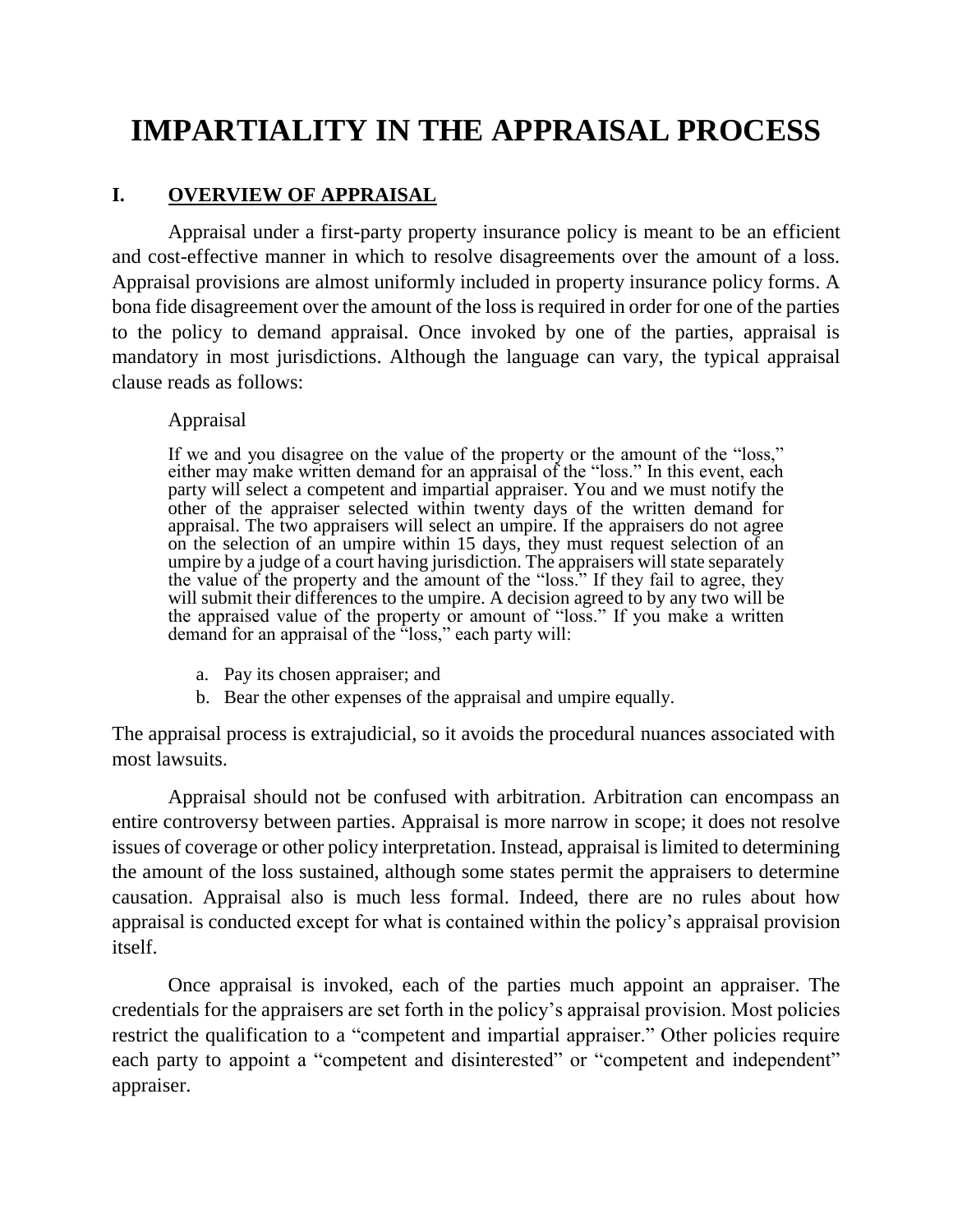## **II. APPRAISER QUALIFICATIONS**

#### **A. Competent Appraisers**

The appraiser first must be competent. Competent is defined as "having suitable or sufficient skill, knowledge, experience, etc., for some purpose; properly qualified." [www.dictionary.com.](http://www.dictionary.com/) Merriam-Webster defines competent as "having requisite or adequate ability or qualities." www.merriam-webster.com. It is common that the parties will designate appraisers who are industry experts in the particular area of a dispute, such as a forensic accountant for a disagreement over the amount of a business interruption loss. A forensic accountant may not, however, be a competent appraiser for a dispute over the cost to repair building damages.

#### **B. Disinterested or Impartial Appraisers**

The policy also requires that each appraiser be "disinterested" or "impartial." Courts across the country continue to develop the law regarding what it means to be a "disinterested" or "impartial" appraiser in the context of appraisal under an insurance policy. But, in reality and practice, is there an actual distinction between the terms "disinterested" and "impartial?" Black's Law Dictionary defines "disinterested" as ""[f]ree from bias, prejudice, or partiality . . . not having a pecuniary interest in the matter at hand." Black's Law Dictionary (11th ed. 2019). "Impartial" is defined as "not favoring one side more than another; unbiased and disinterested; unswayed by personal interest." Based on the dictionary definitions of these terms, there does not seem to be much difference between a "disinterested" and "impartial" appraiser. Nevertheless, the answer will ultimately depend on the jurisdiction in which your case is pending.

#### **1. Disinterested**

Florida courts, in particular, have attempted to define "disinterested" in the context of the insurance appraisal process. Recently, Florida's Third District Court of Appeal, in *State Farm Fla. Ins. Co. v. Sanders*, No. 3D19-927, 2020 Fla. App. LEXIS 5033, 45 Fla. L. Weekly 870 (Fla. 3d DCA 2020), denied State Farm Florida Insurance Company's request for a writ of certiorari to quash a Miami-Dade Circuit Court order that permitted homeowners Charles and Diana Sanders to appoint their public adjuster as their "disinterested" appraiser. The Sanders filed suit against State Farm alleging breach of contract for failure to pay their Hurricane Irma property damage claim. In response to the complaint, State Farm filed a motion to invoke appraisal under the insurance policy's appraisal provision, claiming that there was a pre-suit dispute regarding the Sanders' designated appraiser. The appraisal provision in the State Farm policy stated that, "Each party will select a qualified, disinterested appraiser . . . ." The parties entered into an agreed order granting the motion to invoke appraisal, which named State Farm's appraiser and required the Sanders to designate their "qualified, disinterested appraiser." The Sanders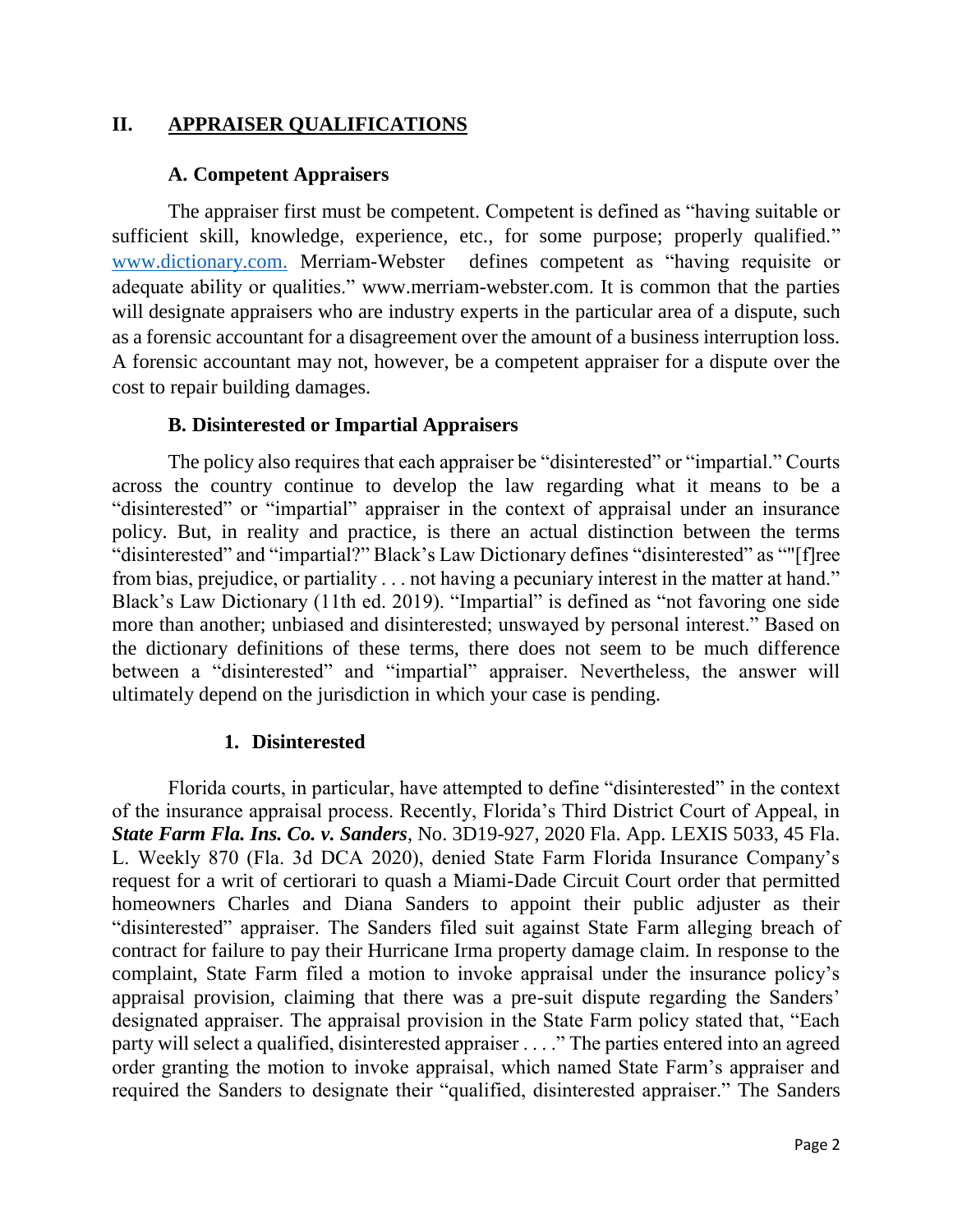chose their public adjuster, with whom they had entered into a contract that assigned 10% of the insurance proceeds recovered, to serve as their appraiser. State Farm moved to stay the appraisal because the Sanders' public adjuster did not qualify as a disinterested appraiser. The Sanders filed a motion to lift the stay and compel compliance with the order of appraisal, which the trial court granted.

In its original July 24, 2019 order, Florida's Third District Court of Appeal granted State Farm's petition for writ of certiorari to quash the trial court's order compelling appraisal and allowing the Sanders' public adjuster to act as their "disinterested" appraiser, holding that a public adjuster who is in a contractual agent-principal relationship with the insureds cannot be "disinterested" as a matter of law. *State Farm Fla. Ins. Co. v. Sanders*, No. 3D19-927, 2019 Fla. App. LEXIS 11655, at \*10-11 (Fla. 3d DCA July 24, 2019). In reaching its original decision, the court relied on the definition of "disinterested" adopted by the Fifth District Court of Appeal in *Florida Insurance Guaranty Ass'n v. Branco*, 148 So. 3d 488, 490 (Fla. 5th DCA 2014) – "'[d]isinterested' is defined as '[f]ree from bias, prejudice, or partiality; not having a pecuniary interest.'" *Id.* at 5-6 (quoting *Branco*, 148 So. 3d at 496 n.9).

The Sanders moved for a rehearing, which the court granted. The court then withdrew its original opinion and denied State Farm's petition because "the trial court did not depart from the essential requirements of the law because its order followed this Court's existing precedent in *Rios v. Tri-State Insurance Company*, 714 So. 2d 547 (Fla. 3d DCA 1998) and *Galvis v. Allstate Insurance Company*, 721 So. 2d 421 (Fla. 3d DCA 1998)." *Id.* at \*2. *Rios* and *Galvis* both hold that a "direct or indirect financial or personal interest in the outcome of the [appraisal]" does not require the disqualification of an appraiser so long as the appraiser's financial interest is disclosed. *Rios*, 714 So. 2d at 550; *see Galvis*., 721 So. 2d at 421. The *Sanders* court, however, noted that its scope and standard of review was narrow because the issue was presented by a petition for writ of certiorari. The court stated, "[i]t is possible that our decision might be different had the question before us been presented by way of a plenary appeal." *Id.* at \*5.

The court also acknowledged the express conflict between the Third District Court of Appeals' decisions of *Rios* and *Galvis* and the Fifth District Court of Appeal's decisions in *State Farm Florida Insurance Co. v. Cadet*, 290 So. 3d 1090 (Fla. 5th DCA 2020) (holding that insured's public adjuster, who was under a contingency fee agreement, could not act as "disinterested" appraiser) and *State Farm Florida Insurance Co. v. Crispin*, 290 So. 3d 150 (Fla. 5th DCA 2020) (holding that insured's appraiser, who was entitled to a ten percent contingency fee of any proceeds received in the same insurance claim, was not "disinterested"), and the decision of the Fourth District Court of Appeal in *State Farm Florida Insurance Co. v. Valenti*, 285 So. 3d 958 (Fla. 4th DCA 2019) (holding that insured's public adjuster could not later be appointed as a "disinterested" appraiser based on his actions during the investigation of the claim and financial interest). Consequently,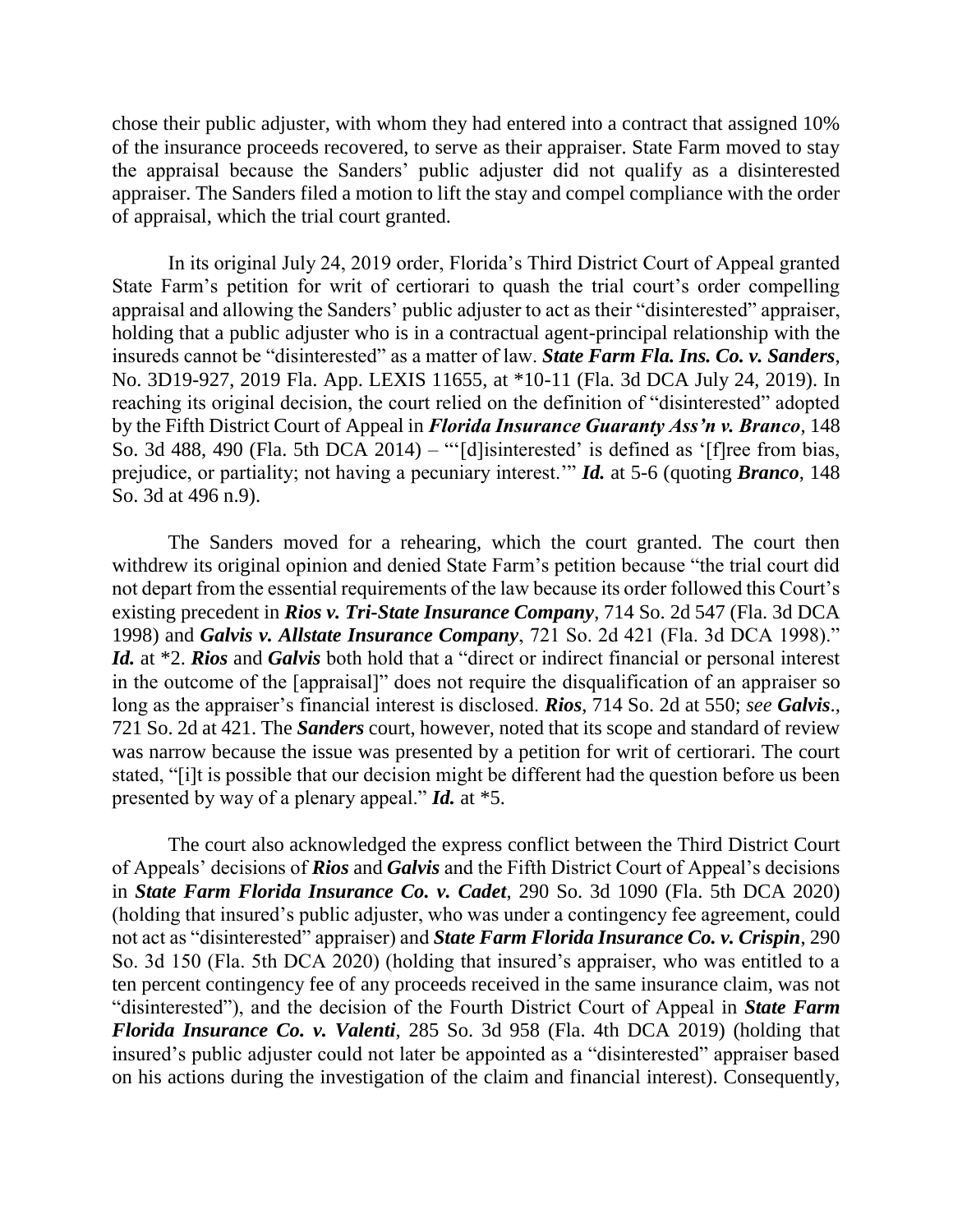it certified the following question directly to the Florida Supreme Court as one of "great public importance":

CAN A FIDUCIARY, SUCH AS A PUBLIC ADJUSTER OR APPRAISER WHO IS IN A CONTRACTUAL AGENT-PRINCIPAL RELATIONSHIP WITH THE INSUREDS AND WHO RECEIVES A CONTINGENCY FEE FROM THE APPRAISAL AWARD, BE A **DISINTERESTED** APPRAISER AS A MATTER OF LAW?

*Id.* at \*8 (emphasis added).<sup>1</sup> We now await a ruling from the Florida Supreme Court, which will have significant consequence on future insurance appraisals.

Courts in other jurisdictions have determined that a party's appraiser is not "disinterested" if he or she is frequently employed by the party as an appraiser or has a financial interest, even if indirect, in the outcome of the appraisal. For instance, in *TAMKO Building Products, Inc. v. Factory Mutual Insurance Co.*, 890 F. Supp. 2d 1129 (E.D. Mo. 2012), the United States District Court for the Eastern District of Missouri found that the appraiser selected by Factory Mutual was "interested as a matter of law." *Id.* at 1140. The court based its decision on the fact that the appraiser asked Factory Mutual for advice on the umpire selection, submitted his draft presentation for the appraisal hearing to Factory Mutual for its review and edit, and sought approval from Factory Mutual about whether he should agree to the amount calculated by the umpire. The court also found that Factory Mutual's appraiser had a financial interest in the outcome of the appraisal although he was not receiving a contingency fee, based upon his "ongoing and future business prospects" with Factory Mutual, as demonstrated by the twenty-six (26) matters on which he previously worked for Factory Mutual, that his accounting firm's work for Factory Mutual constituted 4-7% of the accounting firm's annual income, that he had outstanding accounts with Factory Mutual totaling \$940,000.00, and that he hosted dinners, lunches, and sporting events with Factory Mutual employees. *Id.* at 1141.

Other courts have focused on employment relationships between a party and its appointed appraiser in determining whether the appraiser should be considered "disinterested." *See Tiger Fibers, LLC v. Aspen Specialty Ins. Co***.**, 571 F. Supp. 2d 712, 717 (E.D. Va. 2008) (finding that under statute governing parties' appointment of disinterested appraisers to assess insurance losses, "the disinterestedness of a selected appraiser pertains only to the partiality of that appraiser for or against the specific parties in issue . . . only permanent employees of a party to the dispute, as contrasted with persons temporarily retained by the parties, lack the disinterestedness required by the statute."); *Gebers v. State Farm Gen. Ins. Co.*, 38 Cal. App. 4th 1648, 45 Cal. Rptr. 2d 725 (1995)

 $\overline{\phantom{a}}$ 

<sup>1</sup> That same question was posed to the Florida Supreme Court by the Third District Court of Appeal in *State Farm Fla. Ins. Co. v. Long*, No. 3D19-1593, 2020 Fla. App. LEXIS 11330 45 Fla. L. Weekly 1923 (Dist. Ct. App. 2020).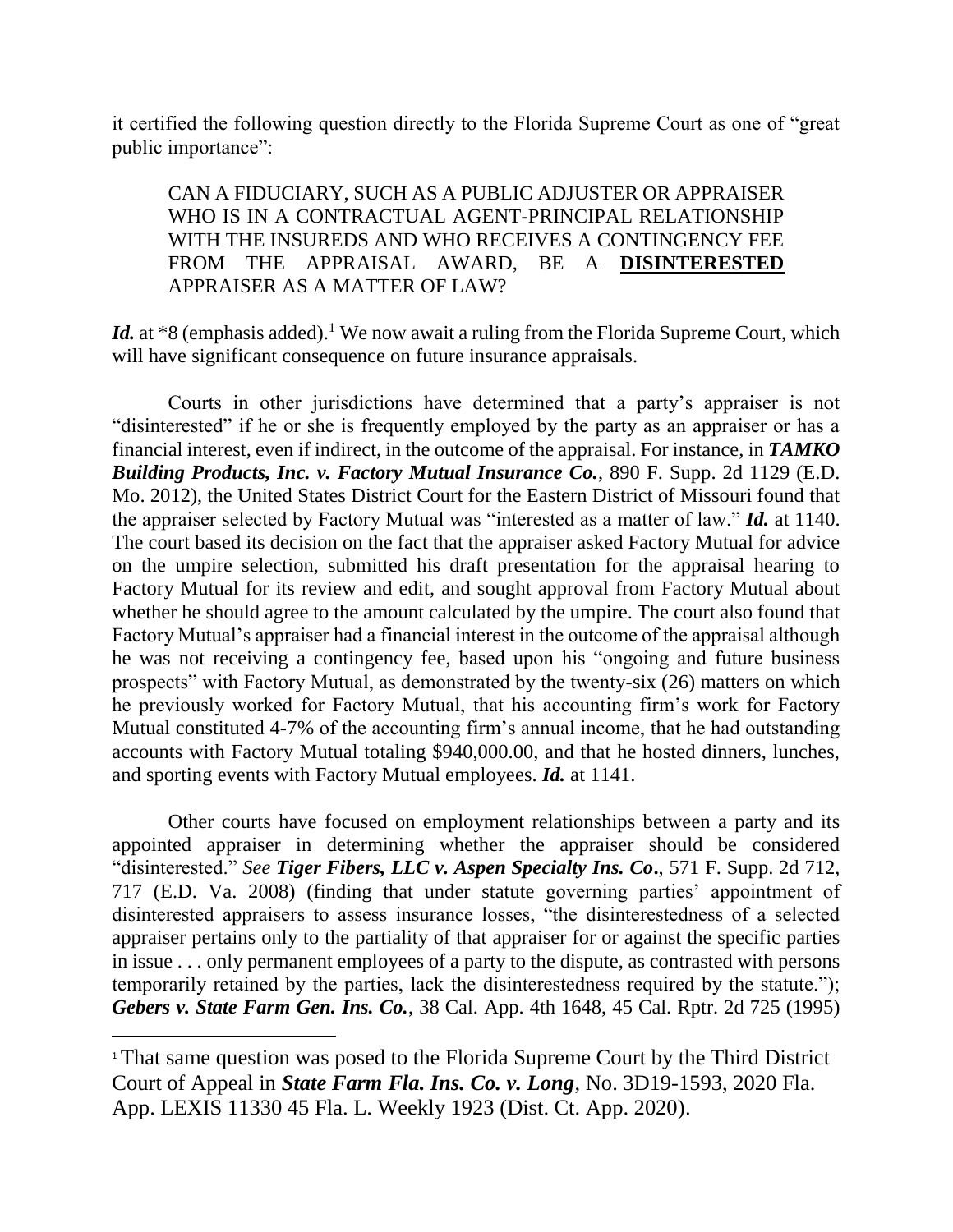(finding that insurer-selected appraiser was not "disinterested" within the meaning of the statute based upon his direct pecuniary interest as an expert witness for insurer in two pending court actions). Therefore, depending on the jurisdiction, a prior or ongoing relationship between an appraiser and a selecting party may support a finding that an appraiser is not "disinterested."

## **2. Impartial**

Some policies require that an appraiser is "impartial." Several recent decisions outline how courts evaluate an appraiser's "impartiality."

In *Owners Ins. Co. v. Dakota Station II Condo. Ass'n*, the Colorado Supreme court interpreted the term "impartial" as used in an insurance policy's appraisal provision, finding that, based on the term's plain meaning, an appraiser must "be unbiased, disinterested, and unswayed by personal interest." 2019 CO 65, ¶ 1, 443 P.3d 47, 51. The court noted that an "impartial" appraiser cannot favor one side over the other or advocate on behalf of either party. The Colorado Supreme Court drew a distinction between advocating for a party and taking a position, explaining that an appraiser can defend his choice of methodology or use certain data, or explain why he or she disagrees with the other appraiser's methodology or selection of data, but he or she cannot simply seek to maximize the award for the party that retained him. The Colorado Supreme Court stated:

[W]e acknowledge a distinction between advocating for a party and explaining a position. An appraiser can certainly explain her position without running afoul of the provision's impartiality requirement. An appraiser may, for example, defend her choice of methodology or use of certain data. Conversely, an appraiser may explain why she feels another appraiser's methodology or use of data is wrong. In neither instance would the appraiser necessarily be acting as an advocate *on behalf of* a party to the dispute. An appraiser advocates *for* or *on behalf of* a party when her actions are motivated by a desire to benefit a party. For example, if an appraiser simply seeks top dollar for a client, that is improper. In contrast, explaining a position or defending a choice in methodology can be motivated by a desire to reach an accurate outcome.

Id. 43 P.3d at 53 (emphasis in original). Based on this reasoning, the Colorado Supreme Court reversed the lower court's decision and remanded so the trial court could determine whether the appraiser's conduct conformed to this standard.

The court then addressed the issue of whether contingent-cap fee agreements that tie an appraiser's compensation to the ultimate appraisal award render the appraiser partial as a matter of law. Although "wary of the possible incentives these agreements create," the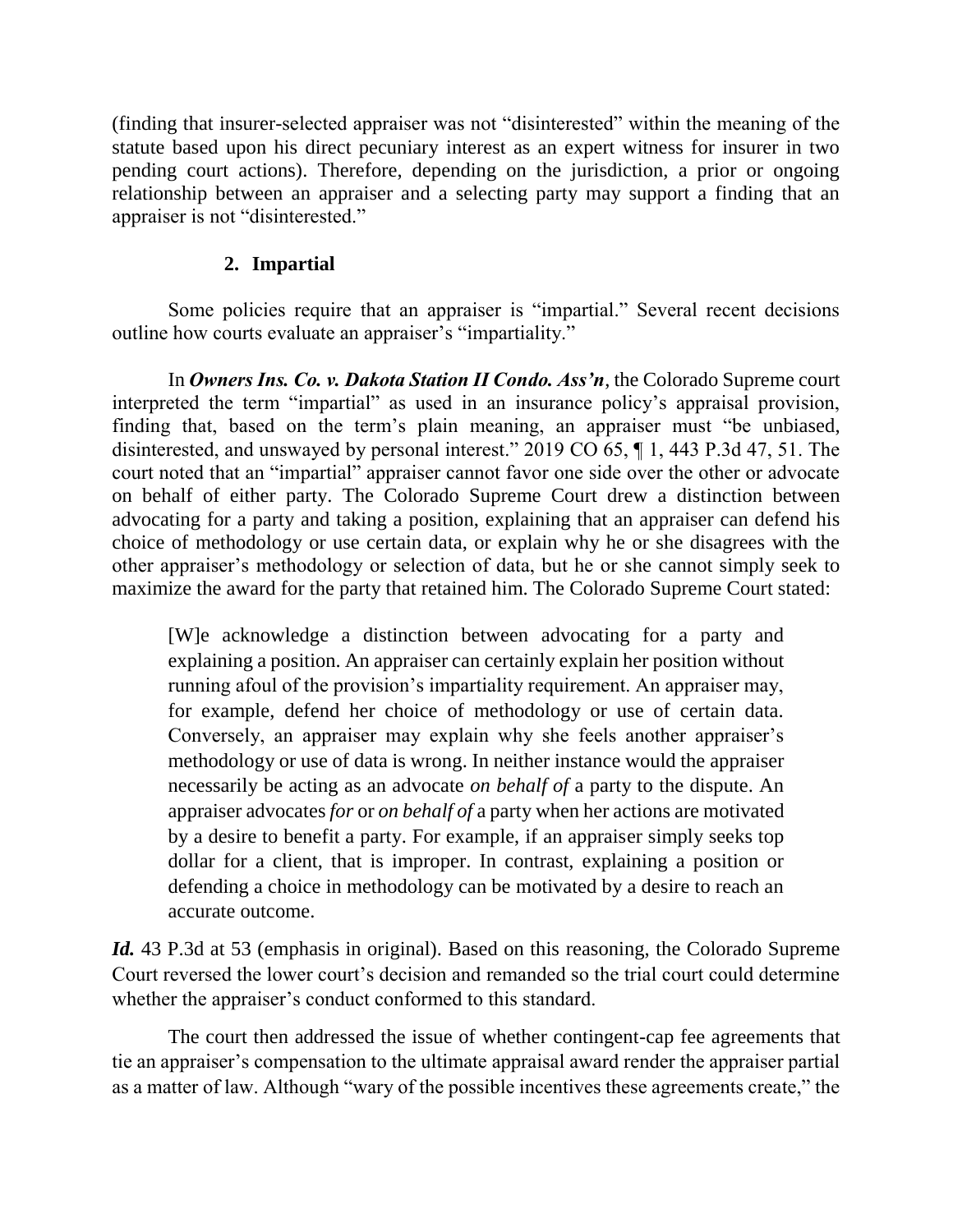Colorado Supreme Court declined to hold that contingent-cap fee agreements render an appraiser partial as a matter of law. On the particular facts of the *Dakota Station II* case, the court found that the appraiser's contingent-cap fee agreement (5% of the overall award) did not give her an impermissible financial interest in the outcome of the appraisal award because the final appraisal award was far in excess of the actual fees billed by the appraiser and the cap did not apply.

Other Colorado courts have disqualified appraisers and/or overturned appraisal awards based upon an appraiser's financial interest in the outcome of the insurance dispute and current or prior relationship with the selecting party. In *Auto-Owners Ins. Co. v. Summit Park Townhome Assn.*, 886 F.3d 852 (10th Cir. 2018), a Colorado federal court entered an order requiring the mandatory disclosure of the parties' appointed appraisers, and holding that the appraisal process should proceed in accordance with the court's order. In that case, the court set aside the appraisal award that was 47% more than the amount claimed, finding that the insured's appointed appraiser was not impartial as required by the policy's appraisal provision based upon the extensive business relationship between the appraiser and the insured's counsel, which was intentionally misrepresented and undisclosed.

Likewise, in *Axis Surplus Insurance Co. v. City Center West LP*, No. 2015 CV 30453 (Colo. Dist. Ct., Weld County Mar, 14, 2016), a Colorado state court disqualified the insured's appraiser because he had an extensive relationship with the firm representing the insured, was a business partner of the lawyers, advocated in support of positions taken by the firm, and socialized with the firm.

In Florida, an appraiser who has a financial interest in the outcome of the appraisal is often considered not impartial. *Podolsky v. Federated National Insurance Co.*, 25 Fla. L. Weekly Supp. 530a (15th Cir. Ct. Palm Beach May 15, 2017). In *Podolsky,* the insureds hired a public adjuster to assist them with their claim. The public adjuster's contract provided that the insureds agreed to pay the public adjuster's firm "10% of the amount recovered, by adjustment or otherwise, due when paid by the insurance company." The insurer invoked appraisal under the policy's appraisal provision, which required that each party choose a "competent and impartial" appraiser. The insureds' public adjuster named himself as their appraiser. The insurer sent correspondence to the insureds stating that their public adjuster could not act as an impartial appraiser due to his financial interest in the outcome of the appraisal and requesting that the insureds name another appraiser. The insureds refused to name another appraiser. The insurer then denied the claim based on the insureds' failure to comply with the appraisal provision. Litigation ensued. The court in *Podolsky* relied on the dictionary definitions of "impartial" and "disinterested." As noted in the court's opinion, Black's Law Dictionary defines "impartial" as "not favoring one side more than another, unbiased and disinterested, unswayed by personal interest," and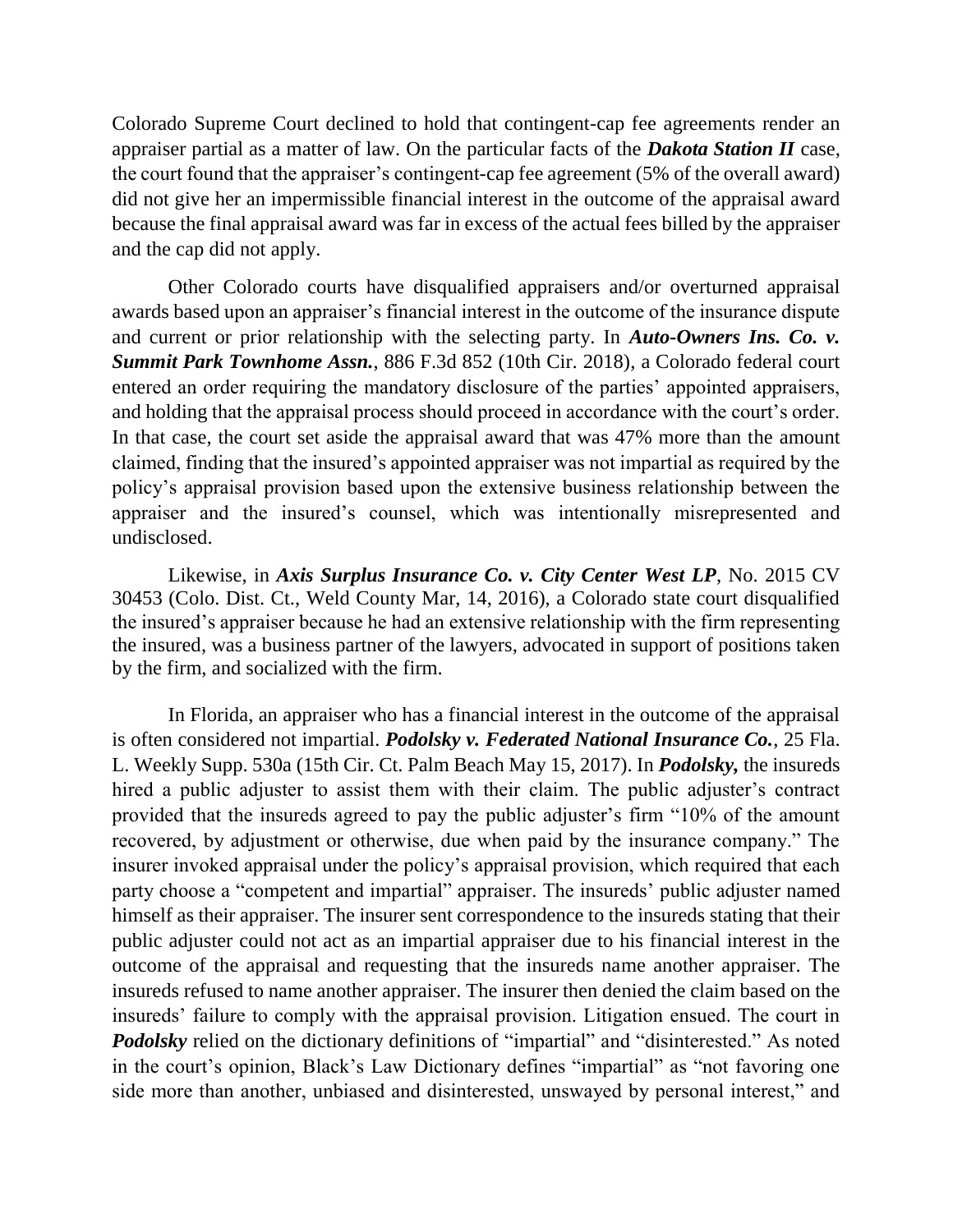"disinterested" as "free from bias, prejudice, or partiality ... not having a pecuniary interest in the matter at hand." Based upon these definitions, the court in *Podolsky* held that the selection of an "impartial" appraiser, as required by the policy, "mandate<sup>[d]</sup> that each party retain its selected appraiser who will be free from an interest in the amount [sic] the loss. An appraiser whose fee is based on the total amount of the loss has an interest in the amount of the loss, and therefore cannot be impartial."

The same reasoning was followed by the United States District Court for the Middle District of Florida in *Nalcrest Foundation, Inc. v. Landmark American Insurance Company*, No. 8:18-cv-00996, 2018 WL 4293147 (M.D. Fla. July 27, 2018). In that case, the insurer filed a counterclaim for a declaration that the insured's appraiser was not "impartial," as required by the policy, based on the contingency fee agreement he had with the insured. The court denied the insured's motion to dismiss, holding that the insurer had pled sufficient facts to proceed with its claim to disqualify the insured's appraiser "because [the insured's appraiser's] compensation is directly correlated to the amount [the insured] recovers by virtue of the contingency fee agreement." *Id.* at \*13-14.

Other courts have taken a more expansive view of impartiality. For instance, in *Brickell Harbour Condo. Ass'n v. Hamilton Specialty Ins. Co.*, 256 So. 3d 245 (Fla. 3d DCA 2018), Florida's Third District Court of Appeal held that "impartiality" means something other than the "dictionary definition" when it concerns appraisers appointed and paid by the parties in the insurance context. According the court, the appraisal provision requires disclosure of an appraiser's "direct or indirect financial interest in the outcome of the [appraisal]" rather than disqualification of an appraiser. *Id.* at 249. Notably in that case, the challenged appraiser, who was an employee of a building consulting company often hired by the insurer, was never compensated directly by the insurer for any building consulting services provided by his company and was not compensated for his work on the appraisal on a contingency fee basis. His appointment was upheld by the court.

An Iowa appellate court held that appraisers do not violate their commitment to impartiality by acting as advocates for their selecting party. *N. Glenn Homeowners Ass'n v. State Farm Fire & Cas. Co.*, 906 N.W.2d 204 (Iowa Ct. App. 2017). In that case, the insurer, in support of its position that the insured's appraiser was not "impartial," presented evidence that the appraiser testified in another proceeding that "he would say anything his client asked of him because that's how he got paid." *Id.* According to the court, this was not a sufficient showing of partiality to overturn the appraisal award.

#### **C. CONCLUSION**

To preserve the integrity of the appraisal process, the appointed appraisers must satisfy the qualifications required by the policy's appraisal provision: "competent and disinterested" or "competent and impartial." This is especially so since, in most cases, appraisal awards will be upheld. Although there is little dispute over what constitutes a